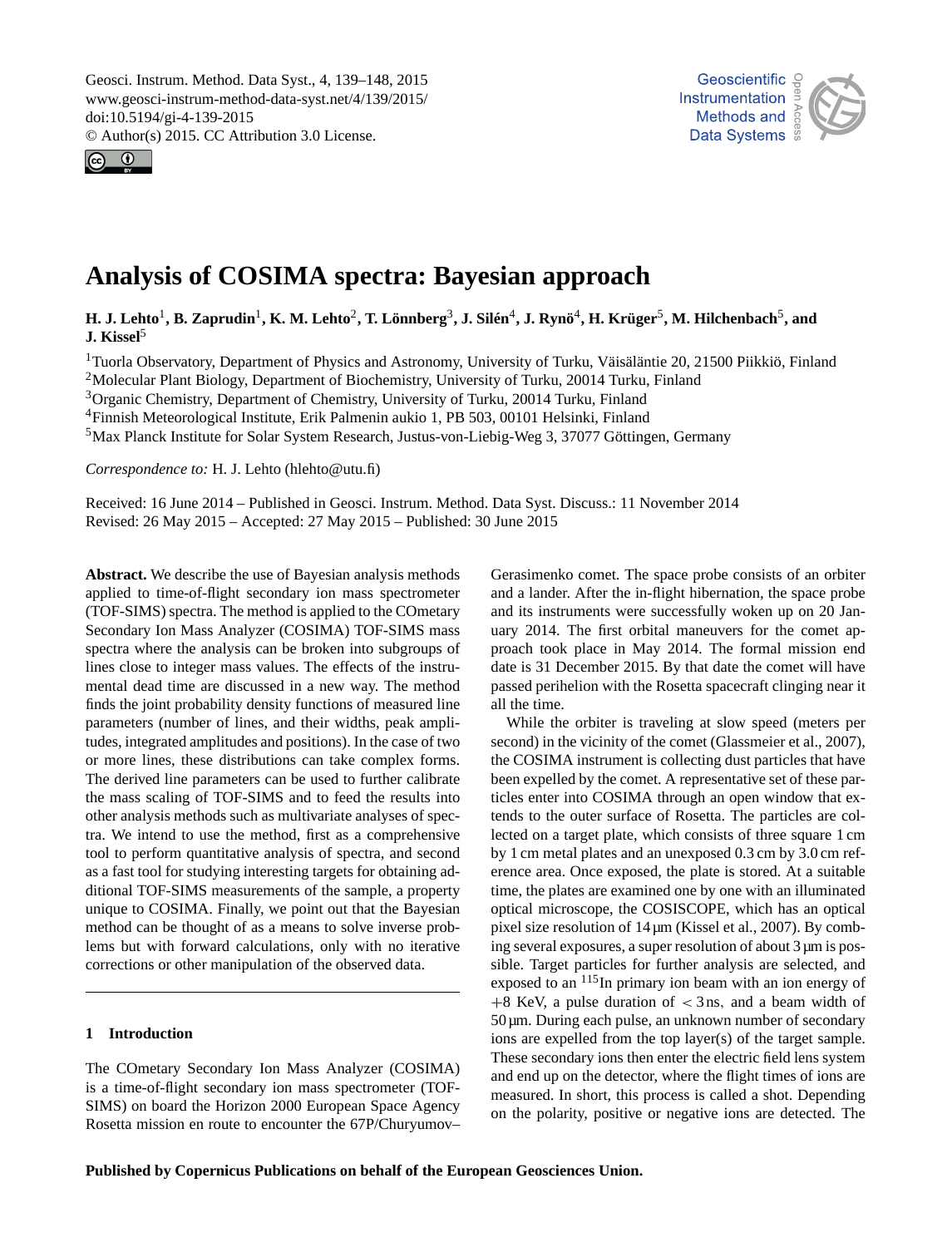shots are repeated at 500 µs intervals; thus, a 1 s exposure consists of 2000 shots, and during a 3 min exposure, about 360 000 shots are fired. The instrument is described in detail

The outcome of a measurement is a time-of-flight spectrum, which we are directly interested in. In this paper, we discuss the quantitative foundation of understanding the spectrum through statistical analyses of individual spectral lines and touch on some critical issues such as instrument dead-time effects, normalization, and isotope ratio calculation of lines. Multivariate techniques connecting complex chemistry and complete spectra are discussed elsewhere [\(Silén et al.,](#page-9-2) [2014\)](#page-9-2). Bayesian methods can be extended to the interpretation of these cases, but it is beyond the scope of this paper.

## **2 Time-of-flight spectrum**

by [Kissel et al.](#page-9-1) [\(2007\)](#page-9-1).

We measure the time-of-flight spectrum, i.e., the number of secondary ions as a function of time. This defines the coordinate space we are working in.

The time of flight of an ion scales with the mass  $m$  and charge  $q$ ,

$$
t = a + b\sqrt{(m/q)},\tag{1}
$$

where the mass calibration parameters  $a$  and  $b$  have values of about 4000 and 1600, respectively, in COSIMA. The values of a and b are initially estimated by the onboard software. The charge q is usually  $+1$  or  $-1$ . The mass of the ion m is expressed in atomic mass units,  $u$ . The time of flight is digitized by the time-to-digital converter to bins of 1.953125 ns [\(Kissel et al.,](#page-9-1) [2007\)](#page-9-1). One COSIMA time-of-flight time bin t corresponds to a mass bin of 0.0013 u at mass  $m \sim 1$  and to a mass bin of about 0.04 *u* at  $m \sim 900$ .

The resolution of the mass spectrometer is  $m/\delta m \sim 1400$ at  $m = 100$ . At low masses, all the atomic lines are easily separated. Up to a mass of about  $m \sim 120u$ , mineraland hydrogen-rich organic components can be separated (F. Krüger, personal communication, 1992). The distinction is based on the fact that most minerals due to their internal structure produce elemental masses in their spectra. These have values that usually are below the integer value of the mass. Single mineral ions with  $Z > 86$ ,  $m > 222$  have masses above integer values, but they are not expected to have a large contribution to the spectrum. Hydrogen tends to be common in organic molecules and their breakup products. Neutral hydrogen has a mass surplus of  $\delta H = 0.0078 u$ above the integer value of 1. A loss of an electron produces a hydrogen ion, H<sup>+</sup> with an excess of  $\delta H^+ = 0.0073 u$ . This implies that organic molecules with ample hydrogen tend to have masses above an integer mass value. It is noteworthy to mention that other elements common in organics have the following deviations:  ${}^{12}$ C: 0 $\delta$ H,  ${}^{14}$ N: 0.39 $\delta$ H, and  ${}^{16}O: -0.65 \delta H$ , so nitrogen enhances the positive deviation, while the presence of oxygen reduces it. Two relatively common elements, phosphorus and sulfur, often associated with organics, reduce the organic shift by  $^{31}P$  :  $-3.36 \delta H$  and  $32S: -3.56 \delta H$ .

The full spectrum consists of  $2^{17}$  or 131 072 time bins and reaches to about  $m \sim 6400u$ . The raw data are in counts per TOF time bin. The lowest mass peak is usually a hydrogen ion at 1.0073 u. An electron peak at mass  $m_e = (1/1839) u$  is present in negative spectra. It is broad due to the significantly larger thermal velocities electrons have compared to ions and due to the high energy of the ion formation and decay processes after the substrate has been irradiated with the indium beam. In principle, ions with the same mass should fall into one time bin. However, the stability of the instrument, the pulse length of the primary beam, finite beam size and thermal distribution of ions all contribute to the resolution so that the time-of-flight arrivals from a single pulse produce a peak with a full width at half of the maximum amplitude (FWHM) of about 2.5 TOF time bins, and close to Gaussian in shape.

## **Dead-time effects**

In weak lines with low secondary ion yield, most of the primary ion beam firings will produce no secondary ions for that mass, and only single ions will be recorded occasionally. For example, a line with a total count of ∼ 1000 secondary ions in a 3 min exposure will behave in this way, with about 1 secondary ion on average for every 360 indium shots.

If the ion yield is higher, such that the total counts of a spectral line are on the order of 10 % of the total number of shots, in a 3 min exposure, a few times  $\sim 10^4$ , then the instrument dead-time effect sets in. After the arrival of a secondary ion, the instrument does not respond to new secondary ions within the next 10 ns, which corresponds to about 5.2 TOF time bins [\(Kissel et al.,](#page-9-1) [2007\)](#page-9-1). This is important when the number of cases with two or more ions arriving at the instrument becomes significant. Note also that the instrument cannot distinguish between background ions and "good" ions. Both will contribute to the dead-time effect. The contribution of the background is expected to be small, because of the low background levels in COSIMA. It cannot be completely ignored, however. The dead time causes two major distortions to the shape of the spectral line. It reduces the total number of counts detected per time-of-flight bin. Furthermore, a second bias is produced by the asymmetric nature of the dead time. The spectral line becomes skewed by the shifting the peak of the line to shorter flight times than if all ions were recorded or if the dead time was 0.

The single most important parameter for understanding the dead-time effect is the yield of secondary ions to the ratio of counts creating a given line to the number of shots. It gives a measure of how many occurrences of two or more ions in a single shot occur for that particular line. This implies that two spectra with the same absolute line counts for a given mass will have different dead-time effects if they have a dif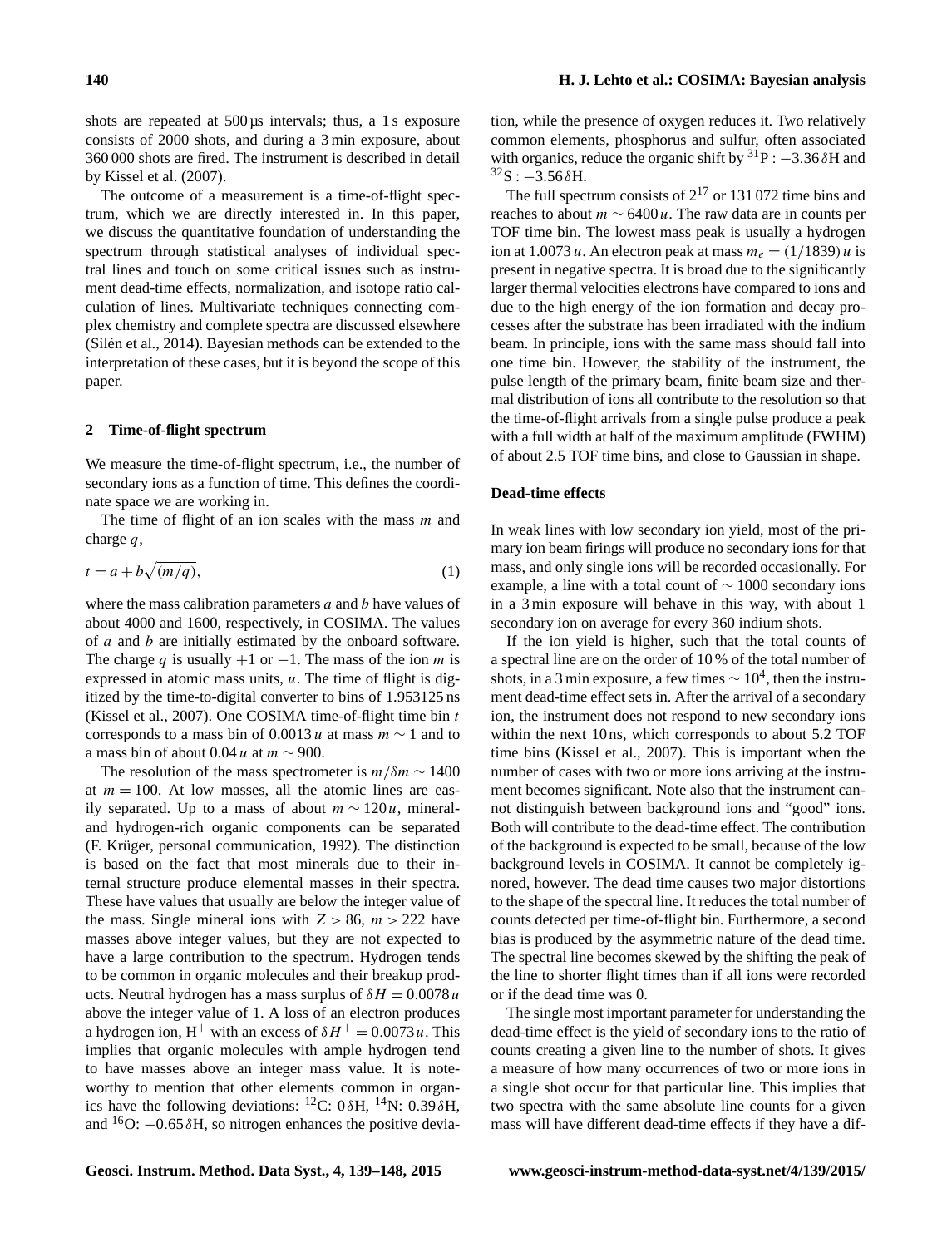ferent number of primary ion shots. On the other hand, the shape of the same line in a sample from short exposures and long exposures will not change due to dead-time effects if the secondary ion yield does not change.

Ideally, the time of the flight spectrum would show no background, show sharp discrete line peaks and have an exact TOF mass calibration. In reality, we are limited by measurement statistics, finite resolution, dead-time effects, background, multiple nearby lines and various other issues. We will next address how to analyze our COSIMA spectra from a Bayesian perspective.

## **3 Mathematics and statistics**

The ordinate in the data is the TOF time bin, which has a linear relation to the time of flight, which scales as the square root of ion mass. The data themselves are count data and thus Poisson distributed.

The parameters we are interested in at a given mass are the number of spectral components, the integrated count of each component, the mass corresponding to each line and the confidence limits of all these parameters. We approximate the spectral lines as Gaussian in the time-of-flight coordinate system. Standard methods such as least squares or  $\chi^2$  fittings are not applicable, however. The reason for this is the nature of the noise in these spectra.

Our data are particle count data and as such positive definite. They follow Poisson statistics. The Poisson probability density function is defined as

$$
p(n,\lambda) = \frac{\lambda^n e^{-\lambda}}{n!},
$$
\n(2)

where for large values of  $n$  the factorial is calculated either in a logarithmic form

$$
\ln(p(n,\lambda)) = n \ln \lambda - \lambda - \ln(n!), \tag{3}
$$

or, e.g., by the Batir (2010) equation that is good for  $n > 1$  to within a relative accuracy of  $< 10^{-6}$ , which is sufficient for our calculations.

The Poisson nature of the data implies that the probability density function is not symmetric. The mean has a value different from the median and the mode, the most likely value. As the distribution is not symmetric, the standard square root of variance, "sigma", should not be used to calculate confidence limits or "error limits". Note also that strong peaks have the largest noise in absolute terms, whereas low peaks have a more significant noise contribution in relative terms.

The instrumental dead time brings an additional special complication. The observed data that are affected by the dead time still have a Poisson probability distribution in secondary ion counts per time bin. The "correction" of the dead time used in conventional methods applied to the observed data points effectively distorts the statistical properties of the data by increasing the real noise in the corrected data to a level larger than what is expected from Poisson data, the corrected data being essentially too noisy. This is a potential problem for strong lines. Our approach avoids these problems because we apply the dead-time corrections to the model and not to the observed peaks.

In statistical analyses, one tends to habitually assume Gaussian noise and the propagation of errors through addition of variances. These assumptions are not valid in our case. Their use could cause negative values in "error" limits, which is mathematically and physically an impossible situation, as they would imply negative counts. Furthermore, the way propagation is used contains the hidden assumption of symmetric errors, which is not the case in these data.

We will address the analysis of COSIMA spectra through Bayesian analysis, which will avoid all the problems mentioned above.

#### **3.1 Bayesian analysis**

The Bayesian analysis is a universal means of understanding and interpreting measured data. In principle, we could consider our spectrum as one measured entity with several hundred lines and interpret the full spectrum by Bayesian means. This would require working in a data space of a dimensionality of several thousands squared. In practice, it is more convenient to reduce the analysis into an analysis of hundreds of lines, each consisting of a combination of one or several nearby lines. We can do this as, at low masses, there is no overlap between lines of different integer masses and, at high masses, the lines tend to be sparse and still well separated.

The conventional analysis of resolved time-of-flight mass spectrum starts with the observed spectrum, applies a correction term in order to correct for (i.e., remove) the dead-time effects, and then possibly remove a background and then treat the remainder as the real line. Careful conventional analysis does not ignore the contribution of background noise, however. [Stephan et al.](#page-9-3) [\(2001\)](#page-9-3) presents an elegant way to analyze the classical challenge of separating <sup>13</sup>C from the nearby <sup>12</sup>CH by deconvolving either the <sup>13</sup>C or <sup>12</sup>CH with the line shape measured from  ${}^{12}C$ . From the statistical point, the introduction of the errors from the  $^{12}$ C line and the indeterminacy of the posteriori probability distributions of the fitted lines are something that is not addressed properly without Bayesian methods. All the steps in this procedure distort the original Poissonian nature of the probability distribution of the data.

Our analysis is nearly reverse in many aspects. We start by selecting a model from a large set of models of a beam shape, amplitude and background, after which we apply the effects of the dead time and obtain a model for an observed spectrum. Assuming a Poisson distribution for the model, we then calculate the likelihood that this model will explain the observations. We then iterate towards a cloud of solutions. There are two details we should emphasize here. Our calcu-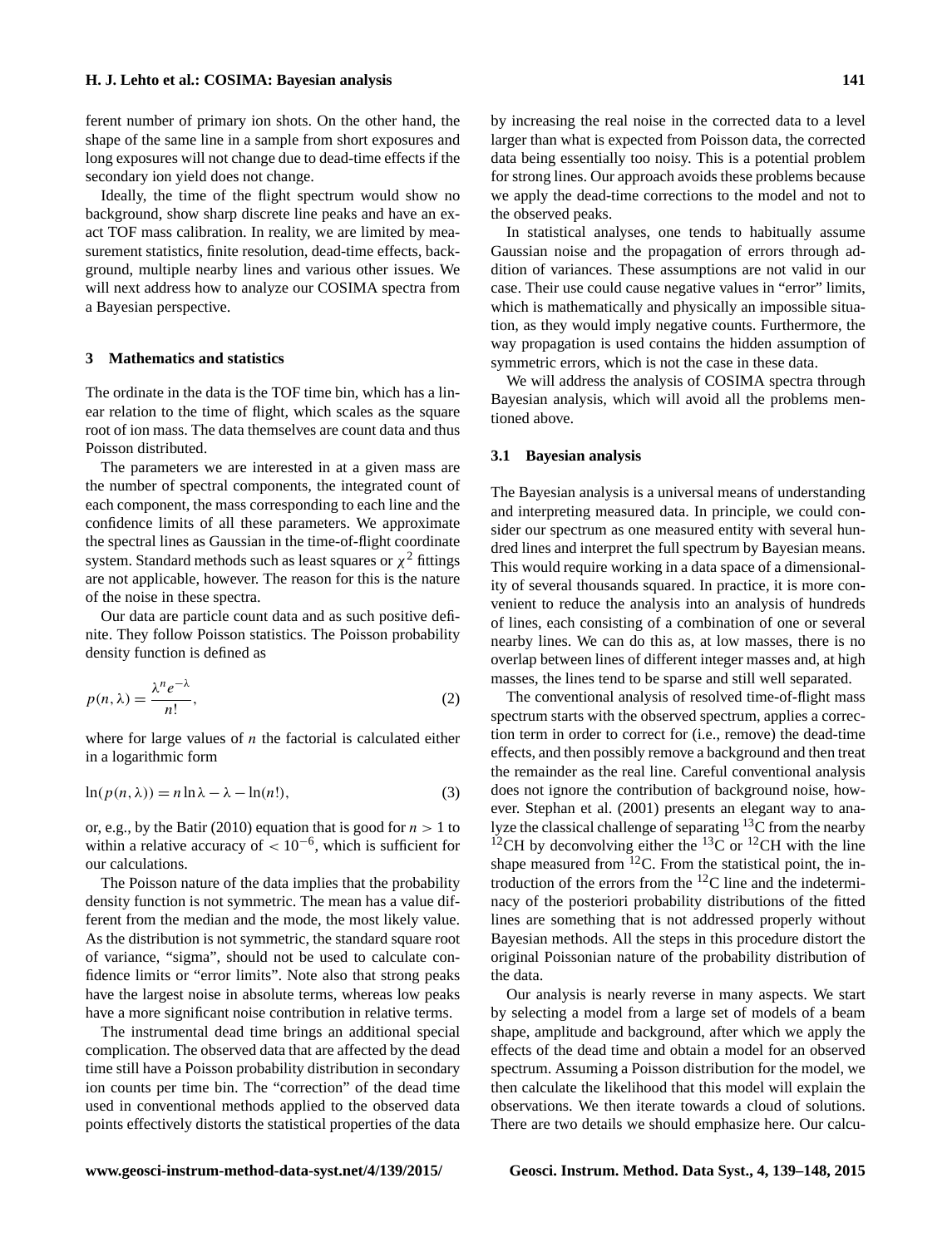Assume that you have an observed peak shape  $Y_0(t)$ , where  $t$  represents a time bin. It is a sum of the true unknown peak shape  $\theta(t)$  and a noise term  $n_0(t)$ . If we have prior knowledge of a likely beam shape, we may assume this shape. It does not mean that we fix the beam shape for good, as we can later apply other models and compare them objectively. This is one of the benefits of Bayesian analysis. It is however good to have a reasonable starting model. The simplest model is that there is no signal in the data and that, at a mass interval, the  $y(t)$  is constant. Using a single Gaussian added to a constant background will require three additional parameters, the amplitude, the width and the position of line position. For each additional Gaussian, we need three more parameters. In our model, we need furthermore to take into account the dead-time effects that affect several bins at a time. Our model is thus of the form

$$
\theta(t) = D(y(t, x_n));\tag{4}
$$

here,  $\theta(t)$  is the calculated model,  $D(.)$  is the dead-time effect,  $y$  is the model that is a function of time, and  $n$  is the number of parameters, one for background and three additional parameters for each Gaussian.

We will search for a solution from the values of model parameters  $\theta = \theta(i, x_n)$  that best describes the observed spectrum  $Y_0(i)$ . As the time is discrete, we use now i instead of the t for continuous time. To within a normalization constant, we can directly calculate for each point  $i$  the probability  $p$  that our observed data  $Y(i)$  are explained by a given model  $\theta$ . Multiplying all these individually calculated probabilities, we get the conditional probability of our data given the model  $p(Y|\theta)$ . Note that this is a point where we differ, e.g., from a  $\chi^2$  minimization, as we do not square deviations but rather calculate probabilities. Next we take into account any prior information we have of the parameters and their distributions. This probability independent of the data is called the prior probability density  $p(\theta)$ . It can be considered as the sampling joint probability space of the data model. By multiplying these two probability densities, we get the probability distribution of the values of  $\theta$  that explain our data.

Mathematically, we are interested in knowing which is the best model  $\theta$  that describes our data.

$$
p(\theta|Y) \propto p(\theta)p(Y|\theta)
$$
\n(5)

The posteriori density  $p(\theta|Y)$  describing the probability density function of the model parameters is thus proportional to the product of the prior density of the model parameters  $p(\theta)$  and the probability of the sampling distribution, the data based on the model  $p(Y|\theta)$ . This is a simplified version of the Bayesian inference [\(Gelman et al.,](#page-9-4) [1995\)](#page-9-4).

The prior densities  $p(\theta)$  are selected such that the position has a uniform density in a mass interval  $(m - 0.5, m + 0.5]$ : the amplitude of the peak is not well determined in advance, so we have given a prior distribution that is non-informative, i.e., flat in  $10 \log(\text{amplitude} + 1)$ . The prior density for the peak width is somewhat cumbersome. We know that the value cannot be negative, and is not likely to be very wide. The FWHM of the peak of the COSIMA is expected to be close to about 2.5 or a sigma of 1.1 TOF time bins. To take this into account, we apply a prior density distribution  $\propto$  (lg(FWHM/2.5))<sup>-2</sup>. Note that this does not rule out solutions with single wide peaks. It also biases against identifying single high bins as very unrealistic narrow peaks and against modeling a constant background as an extremely wide Gaussian.

Our result will provide the probability density distribution of various parameters on the left of the equation above. By finding the mode of this distribution, we get the most likely value in the model parameter space describing the data. Confidence limits to the model parameters can be calculated from the posteriori probability distributions.

### **3.2 MCMC algorithms**

Markov chain Monte Carlo (MCMC) algorithms are very useful in determining the posteriori probability space. A random walk in the parameter space is created. This chain converges to the target distribution that, multiplied by the prior distribution, will give the posteriori distribution. In creating the random walk sequence, the next draw from the parameter space depends on the position and the value of the previous sample.

One widely used family of MCMC chains is the Metropolis algorithm. The core in these algorithms is the decision of whether to accept the next move. Say that one has calculated the probability  $p(\theta_i|Y)$ , we make a move from  $\theta_i$  to  $\theta_{i+1}$  by selecting randomly a point from the jumping distributions, which have to be symmetric. If the new  $\theta_{i+1}$  has a higher probability  $p(\theta_{i+1}|y)$ , then we accept the move. If the probability is poorer, it will be accepted if the ratio  $p(\theta_{i+1}|y)/p(\theta_i|y) > a$ , where a is a random number drawn from a uniform distribution [0,1). The selection of points of lower likelihood allows for an effective sampling of the posteriori distribution. This central part of the decision is shared by many Markov chain algorithms that carry different kinds of names.

We use the adaptive Metropolis algorithm [\(Haario et al.,](#page-9-5) [2001\)](#page-9-5). It has the same Metropolis jumping criterion as above, but it has different means for selecting an optimized step size and the jumping direction in the d-dimensional parameter space. The covariance matrix of the model parameters is calculated from the ever refining posterior distribution in the parameter space. The step size is obtained from the Cholesky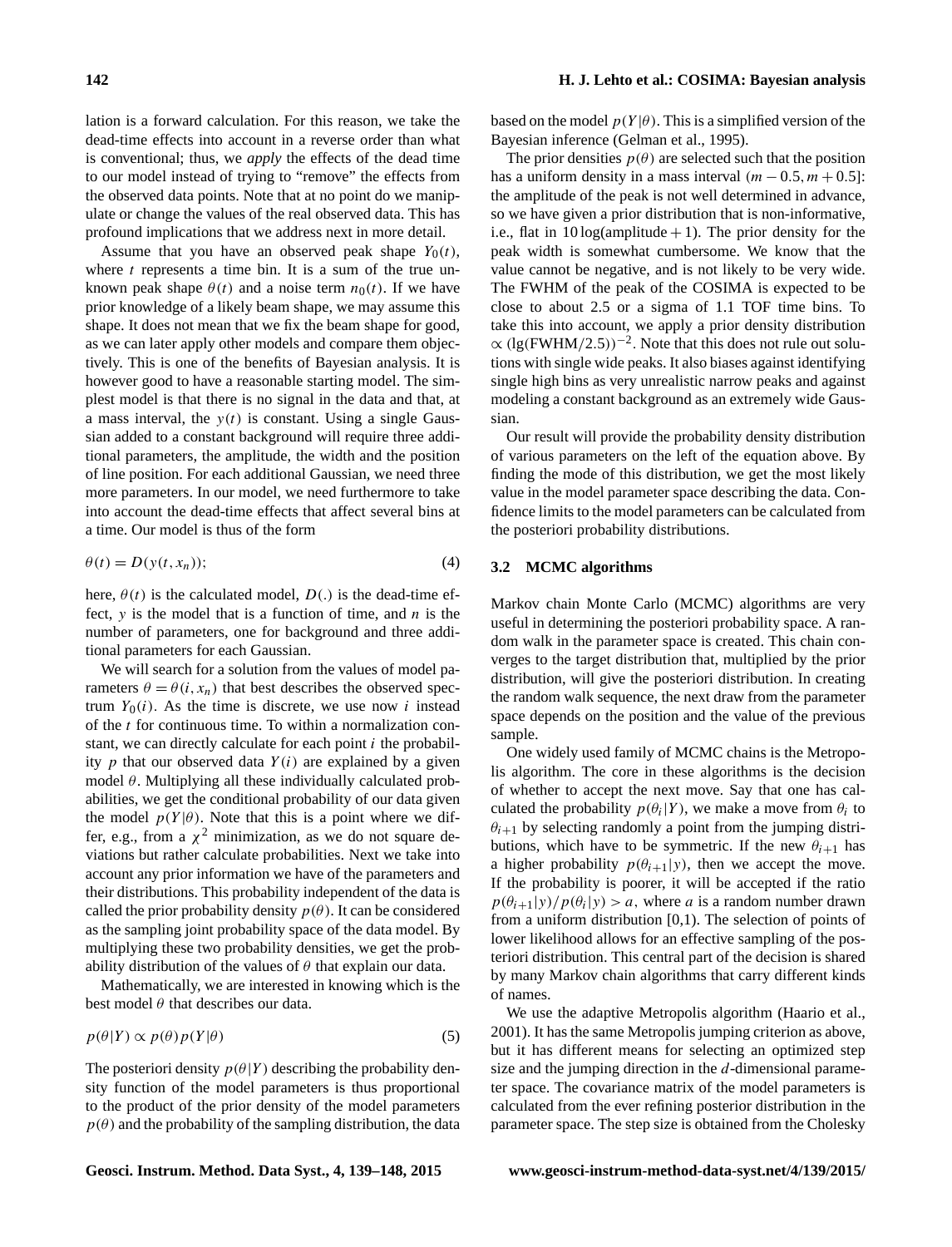decomposition of the covariance matrix multiplied by a normalization factor  $s_d = 2.4^2/d$ , where d is the dimension of the free parameters.

$$
X_k = X_{k-1} + \sqrt{s_d} \operatorname{Chol}(\mathbf{C}_k) \mathbf{G} \tag{6}
$$

Here,  $X_k$  is the parameter vector at step k, G is a random vector from a normal distribution  $N(0, 1)$ ,  $C_k$  is the covariance matrix of the model parameters calculated from a suitable number of points, and  $d$  is the number of parameters in the model [\(Tamminen,](#page-9-6) [1994\)](#page-9-6).

For simulated and real spectra, we have used typically 200 iterations in the burn-in phase and 20 000 in the main iteration phase. The upper limit of iterations is determined by convergence to the posteriori distribution and the confidence levels needed.

### **4 Results of calculations**

# **4.1 Effects of the dead time**

The dead-time effects cause the spectral peaks to become weaker, shift the peak maximum to smaller masses and distort significantly small peaks that have a mass slightly larger than a strong peak. To characterize the effects of dead time on COSIMA spectra and to understand the characteristics in detail, we performed simulation. Furthermore, the simulations were run to validate that the equations we derived for our Bayesian method from first principles are valid.

We assume a dead time of 10 ns with a total blockage between the first ion and the subsequent ions. After this dead time, a new ion can be measured initiating a new dead time. From different total secondary ion counts and indium shots, we calculate the probability of various numbers of shots from this line. We simulate each shot separately. The number of secondary ions is obtained by drawing a random number from [0, 1), which is mapped to the cumulative probability distribution of the number of Poisson shots. So, a random number ranging from 0 to a certain value represents the interval of  $P(n = 0)$  ions) giving the mean yield of shots. The next interval represents the range for one secondary ion, etc. This gives us a number that can be interpreted as the probability in the Poisson sample space. Thus, the value tells us how many secondary ions result for each shot. For these ions, we draw the analog of a flight time from a Gaussian distribution with a FWHM of 5 ns (or 2.5 time bins). If two or more secondary ions occur, we determine the ions for which the dead time applies. Finally, we calculate from these simulations two separate line shapes: first, a line with no dead-time correction applied, and then a second one where it has been applied (Fig. 1).

From these simulations, we derive some relevant statistical properties of the dead-time effects. We can confirm the equations derived purely on statistical grounds by [Stephan et al.](#page-9-7)



**Figure 1.** Effects of dead time in COSIMA. The effect is shown for two artificial Gaussian lines. The strongest line has a total yield of 50 %. The fainter line has a yield of 5 %. The top-most curve (green stars and dot-dash line) shows the original 50 % curve; the second curve (red crosses, dash line) shows how the dead-time effect has changed the curve. This is in principle the observed line. Note how the maximum and correspondingly the total line counts have decreased. Also note how the line center and peak have shifted to the left. This is particularly noteworthy on the right side of the line. The lower two curves show similar cases for the 5 % line with blue squares and purple crosses, respectively.

[\(1994\)](#page-9-7),

$$
I_{\rm cor} = N \ln(1 - I_{\rm exp}/N),\tag{7}
$$

where  $N$  is the number of shots in the spectrum and  $I_{\rm cor}$  is the original count with no dead-time effects and  $I_{\rm exp}$  is the observed line with dead-time effects in place. If we have a small yield, i.e., if the ratio of the number of secondary ions integrated over to shots is less than about 1/4, which corresponds to a peak value of  $1/15$  of the number of shots, then the intensity of the peak is reduced by the dead time by about

$$
\delta I = \left(-\frac{I}{2N}\right). \tag{8}
$$

This is the case for most lines observed in COSIMA. For example, if a spectrum results from 360 000 shots, and has an integrated secondary ion count of 24 000, it will lose about 800 counts or 3 % due to the dead-time effects.

The dead time shifts the peak position by about

$$
\Delta = -0.3 \cdot I_{\exp}/N,\tag{9}
$$

**www.geosci-instrum-method-data-syst.net/4/139/2015/ Geosci. Instrum. Method. Data Syst., 4, 139[–148,](#page-0-1) 2015**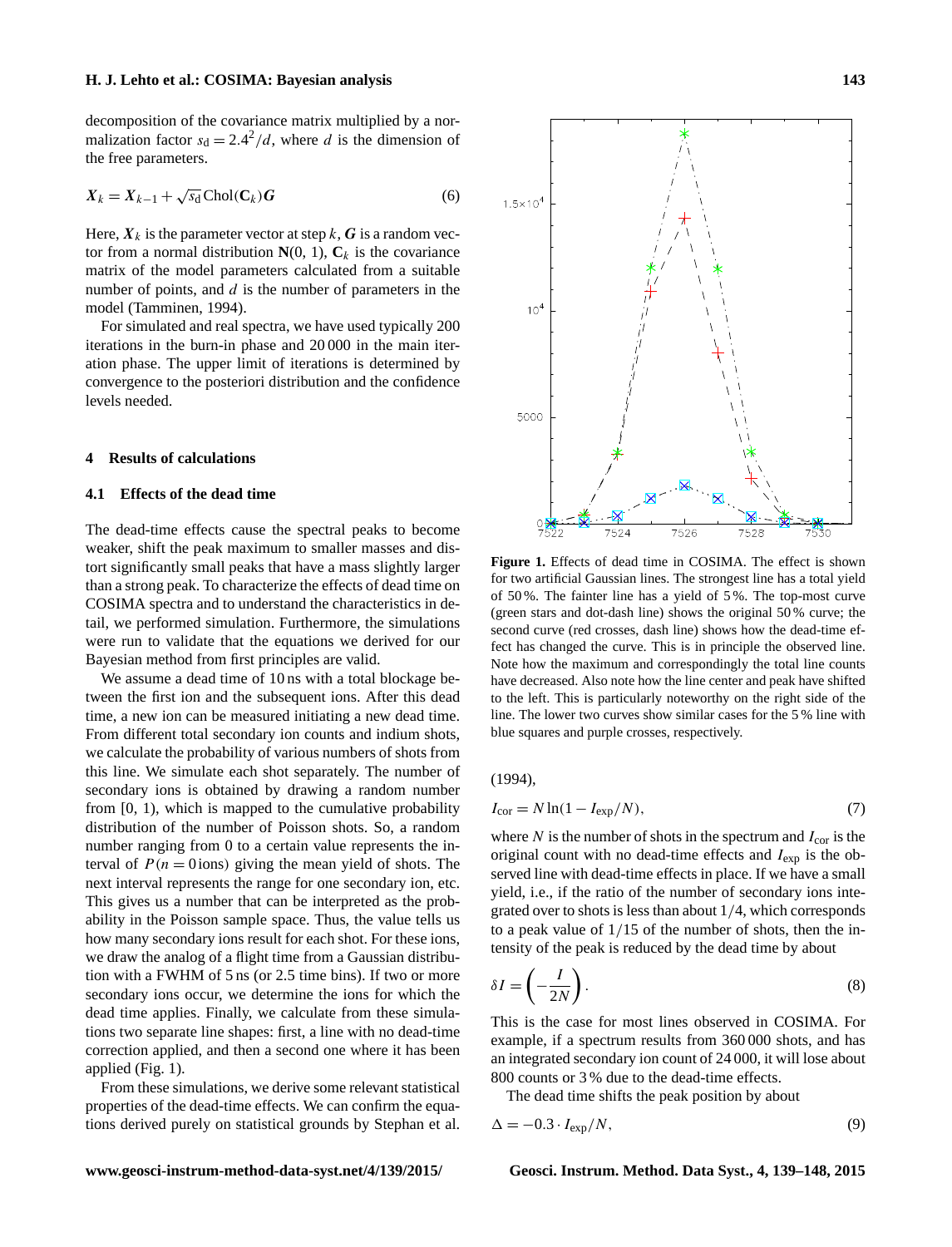where  $\Delta$  is in units of TOF time bins. Alternatively, this can be expressed as  $\Delta = -0.12 \cdot \text{FWHM} \cdot I_{\text{exp}}/N$ . The shift has a statistical standard deviation of about  $\sigma_{\Delta} = 1/\sqrt{N_D}$  within 10%. For large yields and at large count values,  $\Delta$  has an important contribution for the determination of the line position.

Our Bayesian approach is not affected by the two problems described above as our approach can be considered as an inverse solution calculated by fully forward sub-solutions. In our simulation, it is better that we use a model for the dead time. The magnitude of the dead time depends on the number of counts in the previous bins as follows. A count will be recorded if there are no counts earlier in the same bin or in the previous 10 ns. This is covered by taking into consideration half of the counts in the bin in question, and the previous five full bins and 0.65 of the bin five time steps earlier. Effectively, this is calculating the conjugate of the probability of no ions in the previous bins, and is thus independent of previous derivations. Using this simple formula, we can model the dead-time effects in our simulations:

$$
I = I_0 \cdot \left( 1 - \exp\left( -\frac{0.5I_0 + \sum_{i=-5}^{-1} I_i + 0.65I_{-6}}{N} \right) \right). \tag{10}
$$

# **4.2 One weak line – analytic estimates, special case**

First, we make a simple example. We follow the Bayesian approach, but because of the simplicity of the problem, we need no simulations. We assume no background counts and a line with a total integrated number of counts as A and with internal Poisson noise only. Here we calculate the posteriori distribution directly from a family of Poisson distributions by evaluating the likelihood of the original measured value. We give in Table 1 the median value of the distribution with confidence limits. In the case of a very low background, these values are approximately correct for a given peak. This posteriori distribution is to a high degree identical to a full posteriori distribution with position and beam width parameters marginalized, with a non-informative prior, and with no dead-time effects taken into account.

The differences in the mode, median and mean are important, but fortunately for our case they are not of big concern as the differences are at the most 1 count. More important for us is the asymmetry of the distributions in the case of small peaks.

If background counts are present, e.g., 10 counts in addition to a line of 20 counts, then the distribution above will be the joint distribution.

## **4.3 Grid simulations – validation**

We calculated a set of artificial one- and two-peak cases to validate our method. The exact shape of the line is not critical. For simplicity we chose a Gaussian. We selected an array of 20 time bins and drew a random position for the peak randomly from  $[-5, 5]$ . In the case of two peaks, we placed

**Table 1.** Posteriori distributions of a Poisson peak with a given amplitude Aobs, and no background noise.

| $A_{\rm obs}$        | $\overline{2}$ | 3    | 5    | 7    | 10   | 15   | 20   | 30   |  |
|----------------------|----------------|------|------|------|------|------|------|------|--|
| $A_{\text{low}}$ 99  | 0.1            | 0.6  | 1.5  | 2.5  | 4.3  | 7.5  | 11.0 | 18.5 |  |
| $A_{\text{low}}$ 90  | 0.3            | 1.3  | 2.6  | 3.9  | 6.1  | 10.0 | 14.1 | 22.4 |  |
| $A_{\text{low }68}$  | 1.7            | 2.0  | 3.6  | 5.2  | 7.7  | 12.0 | 16.4 | 24.4 |  |
| $A_{\text{low }50}$  | 1.7            | 2.6  | 4.2  | 5.8  | 8.6  | 13.1 | 17.7 | 27.0 |  |
| $A_{\text{mode}}$    | 2.0            | 3.0  | 5.0  | 7.0  | 10.0 | 15.0 | 20.0 | 30.0 |  |
| $A_{\text{median}}$  | 2.5            | 3.5  | 5.5  | 7.5  | 10.5 | 15.5 | 20.5 | 30.5 |  |
| $\langle A \rangle$  | 3.0            | 4.0  | 6.0  | 8.0  | 11.0 | 16.0 | 21.0 | 31.0 |  |
| $A_{\text{high }50}$ | 3.8            | 5.1  | 7.4  | 9.6  | 13.0 | 18.4 | 23.8 | 34.5 |  |
| $A_{\text{high }68}$ | 4.6            | 5.9  | 8.3  | 10.7 | 14.2 | 19.9 | 25.5 | 36.5 |  |
| $A_{\text{high }90}$ | 5.3            | 7.7  | 10.5 | 13.1 | 16.9 | 23.0 | 29.0 | 40.6 |  |
| $A_{\text{high}}$ 99 | 12.0           | 10.9 | 14.0 | 17.1 | 21.3 | 28.1 | 34.6 | 47.2 |  |
| obs                  | 1.4            | 1.7  | 2.2  | 2.7  | 3.2  | 3.9  | 4.5  | 5.5  |  |

We should note that, although the single highest probability  $A_{\text{mode}}$  is the same as the observed value, the median value has a bias of  $+0.5$  and the mean of the distribution has an even larger positive bias of 1.0. The total width of the 68 % confidence limits agrees within roundoff errors positive bias of 1.0. The total width of the 68 % confidence limits agrees within roundoff errors with  $\sqrt{A}$ . The median point is not centered on the limits. Other low and high confidence limits are shown. Note that, as they are asymmetric, both lower and higher limits are shown for the important confidence limits. The distributions are clearly asymmetric with a positive skew.

them both within that interval. We drew the amplitudes randomly from a uniform distribution in  $\lg(N + 1)$  space from  $N = 0$  to  $N = 9999$ . The position of the peaks were drawn randomly from a uniform distribution between −10 and 10. The FWHM was fixed to 2.5 time bins.

Before our full Bayesian tests, we performed a brute force calculation. The best fit parameters were calculated at 0.1 bins in time and 20 intervals per dex in log space, i.e., a resolution of a factor  $10^{1/20}$  or 1.122. In total, we calculated the likelihood in  $(100 \times 60)^2 = 36000000$  separate data points per cases. One double peak model takes about 9.7 effective minutes to calculate on a desktop computer (AMD Athlon (tm) IIX(4) 630 Processor 2.79 GHz).

We calculated a total of 3300 cases with a variable background noise and different separations. The major systematic source of error is the discretization of the solutions of the data into the sub-bins. This is an effect that shows the weakness of the direct grid calculation of the probabilities.

#### **4.4 Bayesian case of one line**

A faster and more accurate estimate of the line parameters is obtained by the Bayesian method. The additional benefit is that we obtain automatically a distribution for the various parameters of the solution without having to resort to a grid calculation.

We show an example of a real line from the COSIMA full spectrum. The example shown in Fig. 2 is a relatively weak line with a total number count of about 100. The line mass is derived from the in-flight measurements of constants  $a$  and  $b$ and is caused by  ${}^{19}F^+$ , which originates from the fuel of the spacecraft.

The solution for a single Gaussian that gave us a mass of 19.0056 u is within 0.0077 u or about 1.1 TOF time bin of  $F^+$ 18.9979 $u$ . This is slightly more than expected. This could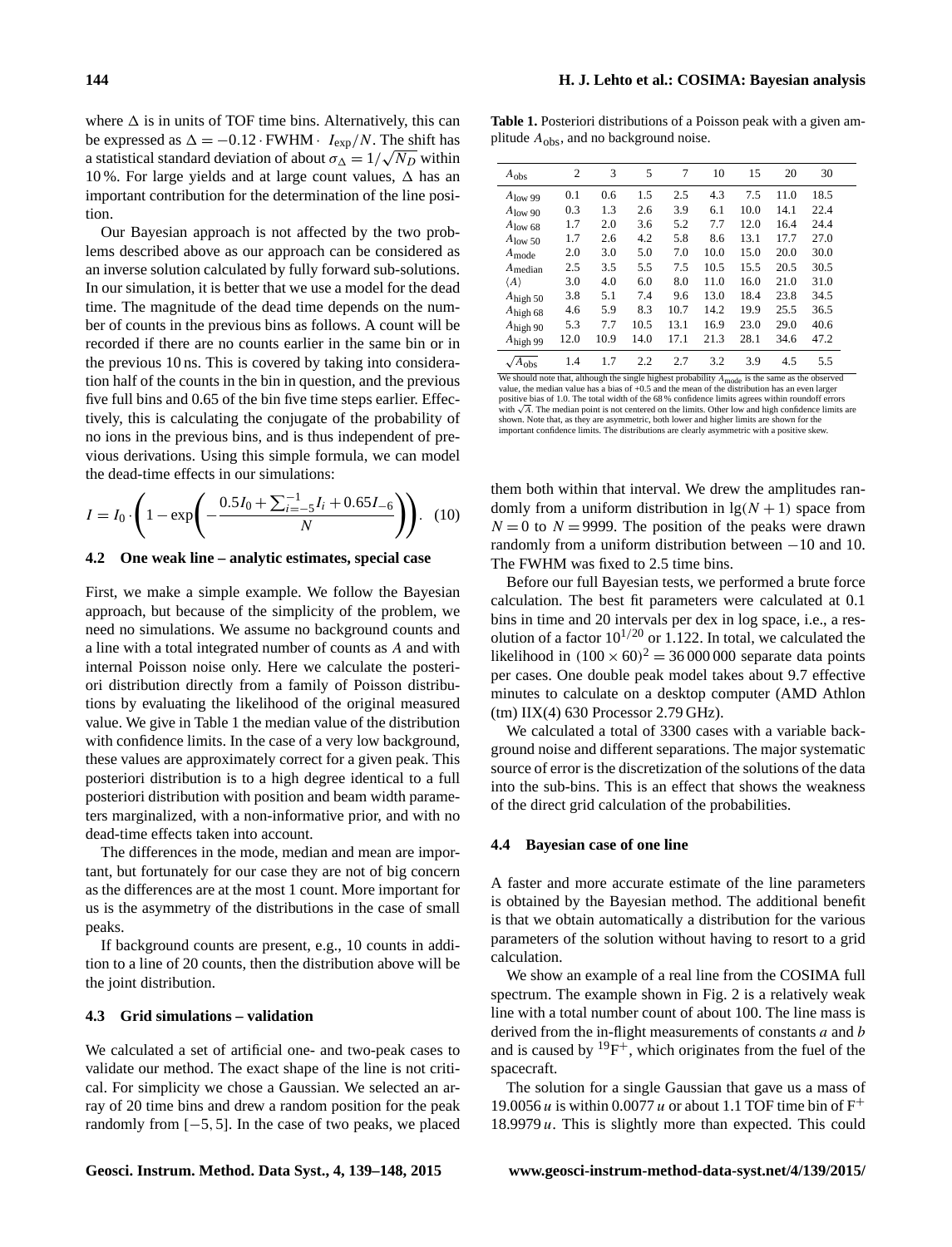

**Figure 2.** An example of the posteriori distribution of a weak line at mass 19. The background around the line is very low. The weak line has an observed maximum of 16 counts. The top panel shows the posteriori distributions in total count vs. time flight bin. The red curve contains 50 % posteriori confidence limits, the green curve 68 %, the dark blue 90 %, and the light blue 95 % limits. Note that the most likely value has a rather symmetric distribution with a 68 % confidence width of about 0.34 TOF time bins or 0.002 u in mass, and an integrated mean count of  $113 \pm 11$  counts. The mass  $19.0056 u$  is within  $0.0077 u$  or F<sup>+</sup> 18.9979 u. The line does not agree quite as well with heavy water HDO<sup>+</sup> of mass 19.0162 u or the hydrogenated water ion (hydronium)  $H_3O^+$  with a mass of 19.0178 u. These are off by 0.0106 and 0.0122 $u$ , respectively, from the calculated line position. The expected hydronium line would have a time-of-flight bin of 9929.53, which is not in agreement with the posteriori distribution of the upper panel. The spectrum used here is from flight model CS\_2D8\_20100509T194035\_SP\_P.TAB.

be explained by systematic errors or small fluctuation in the acceleration voltage.

## **4.5 Bayesian case of two lines**

A simulated two-line case is shown in Fig. 3. The two simulated Gaussian peaks have Poisson noise added to each point. The Gaussians in this simulation have FWHM 2.5 time-offlight bins or  $0.031 u$  at mass  $100 u$ . Both test cases have a peak with an amplitude of 1000 and a second peak with an amplitude of 100. The total line counts are 5250 and 525, respectively. The general peak finding algorithm detects one peak, but a two-peak fit gives a better result. The  $x$  axes in Fig. 3 show the time-of-flight bin around mass 100, with  $100 u$  equal to bin number 40 in these plots. In our simulation, one time bin corresponds to  $0.0125 u$ . The main component has tails extending over 10 time-of-flight bins and the secondary peak is not obvious from the line shape as a strong maximum. The y axes show the total count of the line. In Fig. 3a, the peaks are centered on mass 100.000 and 100.070, respectively. This corresponds to a separation of six bins in the peak locations. The total count is 5775. The figure shows the simulation with total counts given as a function of bins. The calculated centers of the lines are 100.001 and 100.076, and the amplitudes are 988 and 107. The total counts are 5286 and 508, the sum of which, 5794, is very close to the original value. In Fig. 3b, the peaks are centered on masses 100.000 and 100.050, respectively. This corresponds to a separation of four bins in the peak locations. The Bayesian solution shows lines centered on 100.001 and 100.059; the amplitudes are 1024 and 77.4. The total counts are 5521 and 397, the sum of which is 5918, close to the original value. The posteriori probability density distribu-

tions with their complex shapes are the very property obtainable with Bayesian methods. This is a feature that could be used to complement the other methods in the seminal paper [\(Stephan et al.,](#page-9-3) [2001\)](#page-9-3).

We ran 10 000 two-line simulations and modeled them with one and two peaks and investigated which of the models were correctly identified by our Bayesian analysis. The results were quite clear cut. Two nearby peaks are not identified correctly in the presence of Poisson noise if the following limitations are met: the smaller peak has an amplitude of  $<$  7 (or a total count of about 30), the separation is  $<$  4.5 time bins, or the ratio of the counts of the two lines is  $> 1000$ . These limits are for general guidance only, and need to be solved separately in each case. In our present algorithm, we have a freely variable line width. With these conditions, we tested a few specific interesting pairs of lines. We are able to separate <sup>26</sup>Mg from <sup>12</sup>C<sub>2</sub>H<sub>2</sub>. Other nearby pairs such as <sup>13</sup>C vs. <sup>12</sup>CH, <sup>14</sup>N vs. <sup>12</sup>CH<sub>2</sub>, <sup>25</sup>Mg vs. <sup>12</sup>C<sub>2</sub>H, and <sup>24</sup>Mg vs. <sup>12</sup>C<sub>2</sub> are not separated properly at present, agreeing with the limits from a larger set of simulations. We will investigate this in subsequent papers by fixing the position, the width or the shape of the individual spectral lines. Furthermore, if the *b* term were larger, then the resolution would improve slightly, rendering better results, but unfortunately the mass scaling parameters are rather fixed for a given instrument.

# **5 Full COSIMA spectrum**

#### **5.1 Analysis of real spectra**

To analyze real COSIMA spectra, we make an assumption of the line shape. We have chosen as options a Gaussian shape,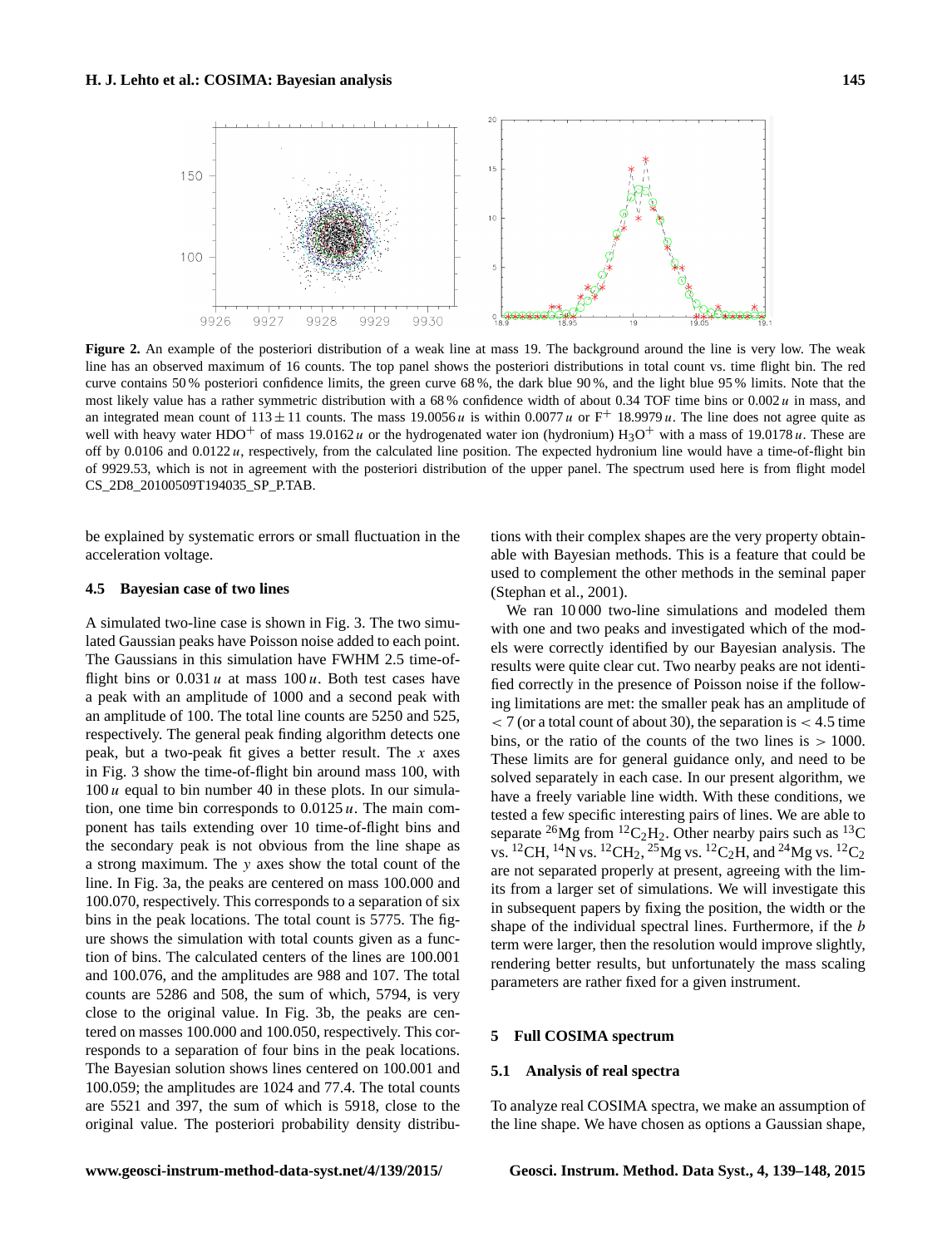

**Figure 3.** Two examples of the posteriori distributions of the amplitudes and positions. The two simulated Gaussian peaks have Poisson noise added to each point. The Gaussians have a FWHM of 2.5 time-of-flight bins or  $0.031 u$  at mass  $100 u$ . Both test cases have a peak with an amplitude of 1000 and a second an amplitude of 100. Total bin counts are 5250 and 525, respectively. In the first case, the peaks are separated by six bins and in the second simulation by four bins, respectively. The red curve contains 50 % posteriori confidence limits, the green curve 68 %, the dark blue 90 % and the light blue 95 % limits. Note that the distribution maxima are well defined and close to the initial values. Note that the distributions have low density tails that reflect the fact that there is mild degeneracy in the solution. These kinds of distributions are not found trivially by conventional analysis methods.

but on occasions a 80 % Gaussian and 20 % Lorentzian combination is an option that is suitable for modeling lines in positive COSIMA spectra. If an asymmetry of the peak develops in COSIMA for any reason, we will be able to take this into account. Negative ion spectra are more complicated as an additional signal before the main peak is created by the electrons sputtered off the grids inside the reflectron. We will not discuss negative spectra in this paper in detail.

We first estimate the line amplitude and width from the observed line. To the estimated line, we then apply the analytic dead-time correction and obtain a model line that we can compare to the observed line. Note that here we can use the information that the probability distribution of the counts follows a Poisson distribution. With the Bayesian adaptive metropolis algorithm described earlier, we can obtain the posteriori distributions of both the parameters of the original line and of the observed dead-time affected line. These will include automatically the proper line positions and amplitudes. The total counts are obtained by summing discrete counts from the continuous model curves, so the fitted amplitudes of the continuous Gaussian do not represent a real quantity, but just a mathematical aid for measuring the total count from discrete abscissa values.

If we are able to give good guesses for the initial starting points, the algorithm tends to converge faster to a good solution. This is not necessary for the method but aids in reducing the computing time considerably, particularly when estimating multiple spectral lines simultaneously.

The analysis of the lines provides a complicated challenge. Some lines are clear and isolated; often, two separate lines occur together. If they are sufficiently far apart, they can be treated as single isolated lines. Occasionally, a section occurs in the spectrum where several lines appear to be present and mixed in. Sometimes the background levels are somewhat elevated, mimicking multiple merged lines. Our approach is the following: we create a running 5 pixel boxcar sum of the spectrum of the original spectrum and find the local maximum by comparing the adjacent smoothed pixel sums. We then accept as good guesses the points where this maximum has a value that is larger than the background. The background is defined as the smallest of two background measurements. One background estimate is obtained from the 5 pixel sum 20 pixels earlier and the second background 20 pixels on the other side of the maximum. If this difference of the boxcar sum and the background sum is over a certain limit, we accept this point as a guess for a component. We have used an ad hoc lower limit of five counts. This is not a critical limit as it is only a first guess for our Bayesian analysis.

#### **5.2 Normalization issues, and line ratios**

A general normalization is often performed by dividing the count of the spectral lines by a certain constant or line, e.g.,  $Si<sup>+</sup>$  or In<sup>+</sup>. This is sometimes preceded by a removal of a variable background. This is fine for rough line identification, but poses a problem when confidence limits are derived for the measured values. In removing and subsequently ignoring the background, one obtains better looking spectra, but in this process, one is introducing a poorly behaving error term on top of the noise created by the "Poisson noise". Poisson noise is additive but not subtractive. Furthermore, in calculating the ratios of lines, the determination of the con-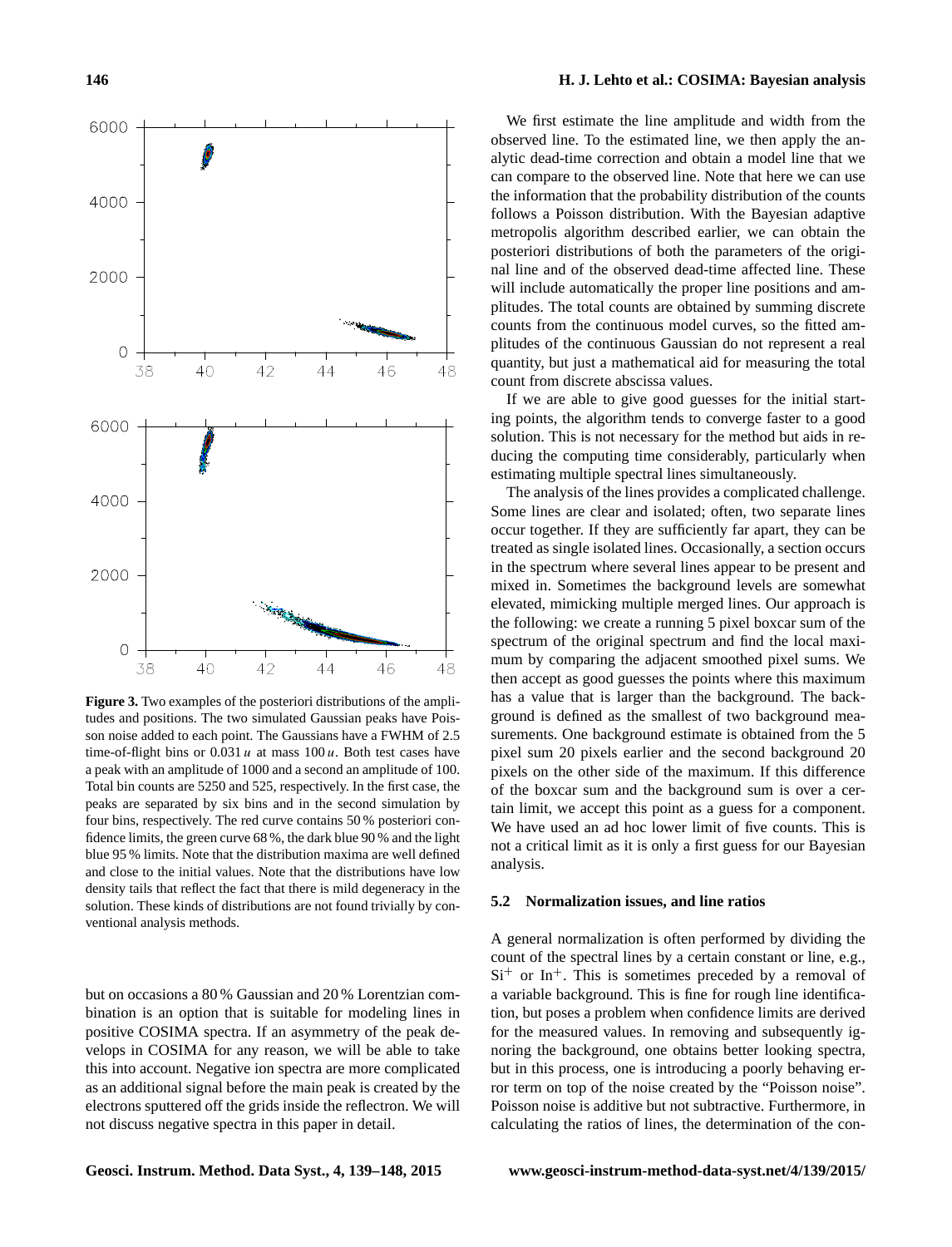

**Figure 4.** An example of the mass 53 spectral lines in a RM spectrum CS\_45D\_20110309T074148\_SP\_P.TAB. The model fit here is a two-Gaussian model and a constant background. The observed line is shown with the red stars and the fit with green circles. The masses derived are  $52.967$  and  $53.055 u$ . The masses suggest a systematic error of  $+0.022 u$  in mass and an identification of  $53Cr^{+}$  at 52.9401 *u* and  $C_4H_5^+$  $+$ <sub>5</sub> at mass 53.0386 *u*.

fidence limits becomes formally ill behaved, as the divider, the reference line, has in principle a probability distribution that includes 0. These are serious issues when any one of the lines is a weak one. If the lines in question are strong, and in particular if the reference line is a strong one, say at least 1000 counts, and if the background level is at the same time low, say less than 50 counts, then the distortion may not be serious.

The proper way to normalize is to build a model where the line ratio is solved for. Take a guess of the stronger integrated line count, make a good guess of the background, and apply a good guess for the line ratio. You have now calculated two integrated line counts. Using the Poisson distribution, calculate what the likelihood is that the observed lines are explained by the given model. Continue with the Bayesian principles of searching for the posteriori probability distribution. Finally, marginalize (integrate) over background and amplitudes to get the likelihood of the line ratio distribution.

# **5.3 Line identifications and examples of specific isotope lines**

The spectra are provided with an initial estimate of the mass calibration parameters,  $a$  and  $b$ . We have built a simple line identification scheme with the elemental lines and a small set of simple organic lines. These can be applied to the observed values and further improvement with a larger set of lines is possible by removing systematic trends evident in the original spectra as shown in Figs. 2 or 4.

In this study, we have considered so far all lines as independent in the sense that the background level, the line

width, position and the maximum amplitude of the peak have been free parameters. However, if we wish to ask a specific question such as whether a certain mass contains lines at predefined exact masses, we can employ different variations to the analysis. For example, if we see  $^{24}Mg$  and  $^{12}C_2$  separately, we may want to ask whether mass 25 contains  $^{25}Mg^{+}$ ,  $^{24}MgH^+$  and  $^{12}C_2H^+$ . We can then fix the interval of the lines in mass and solve for the background level, a single mass offset, and the amplitudes (and the widths) of the three peaks. This reduces the adjustable parameter space from 11 to 9 or 6.

An additional setup can be created between the above multiline kind example and isotope ratios. Consider, e.g., the lines  ${}^{12}C^+$ ,  ${}^{13}C^+$ , and  ${}^{12}CH^+$ . We can use a model where the ratio of  $13C^{+}/12C^{+}$  has a cosmic value, so that it is not a free parameter. Two free parameters are the position and the amplitude of  ${}^{12}C^+$ . One free parameter is the amplitude of <sup>12</sup>CH<sup>+</sup>. The isotope ratio fixes the amplitude of <sup>13</sup>C<sup>+</sup>, and the mass is fixed by mass difference, so this line would have no additional free parameters. If we consider a common line shape, then we have only six free parameters for the whole model. We can build more elaborate models by finding solutions to the positions and amplitudes. If we keep a fixed carbon isotope ratio, we will have an eight-parameter model.

Investigating the full parameter space of all possible models is beyond the scope of this paper, but we wish to point out the generality of the Bayesian method. These kinds of analyses are not easy to do with conventional means, and the posteriori probability distributions in those cases are at best only guesses. We thus provide posteriori distributions and confidence limits for all measured parameters.

#### **6 Conclusions**

We have discussed the basic principles of applying a Bayesian approach to the analysis of COSIMA spectra. We address the accuracy, the fundamental principles of Bayesian analysis. We show that one is able to obtain posteriori distributions for integrated line counts, line positions, and line widths in systems of one or several lines. Even if some of the parameters may turn out to produce strong correlation or degeneracy in the solution, its severity can be characterized by Bayesian analysis.

The instrumental properties of COSIMA that simplify our analysis are the long time interval between the shots so that the secondary ion formation and flight time of the ions can be considered usually statistically independent from shot to shot. Second, the shortness of the pulse and the wellcalibrated instrument means that not only each mass line but often also the organic and mineral components can be analyzed separately. Third, the dead time is relatively short and quite nicely matched with the line width, so the deadtime effects will not leak to neighboring lines. The narrow